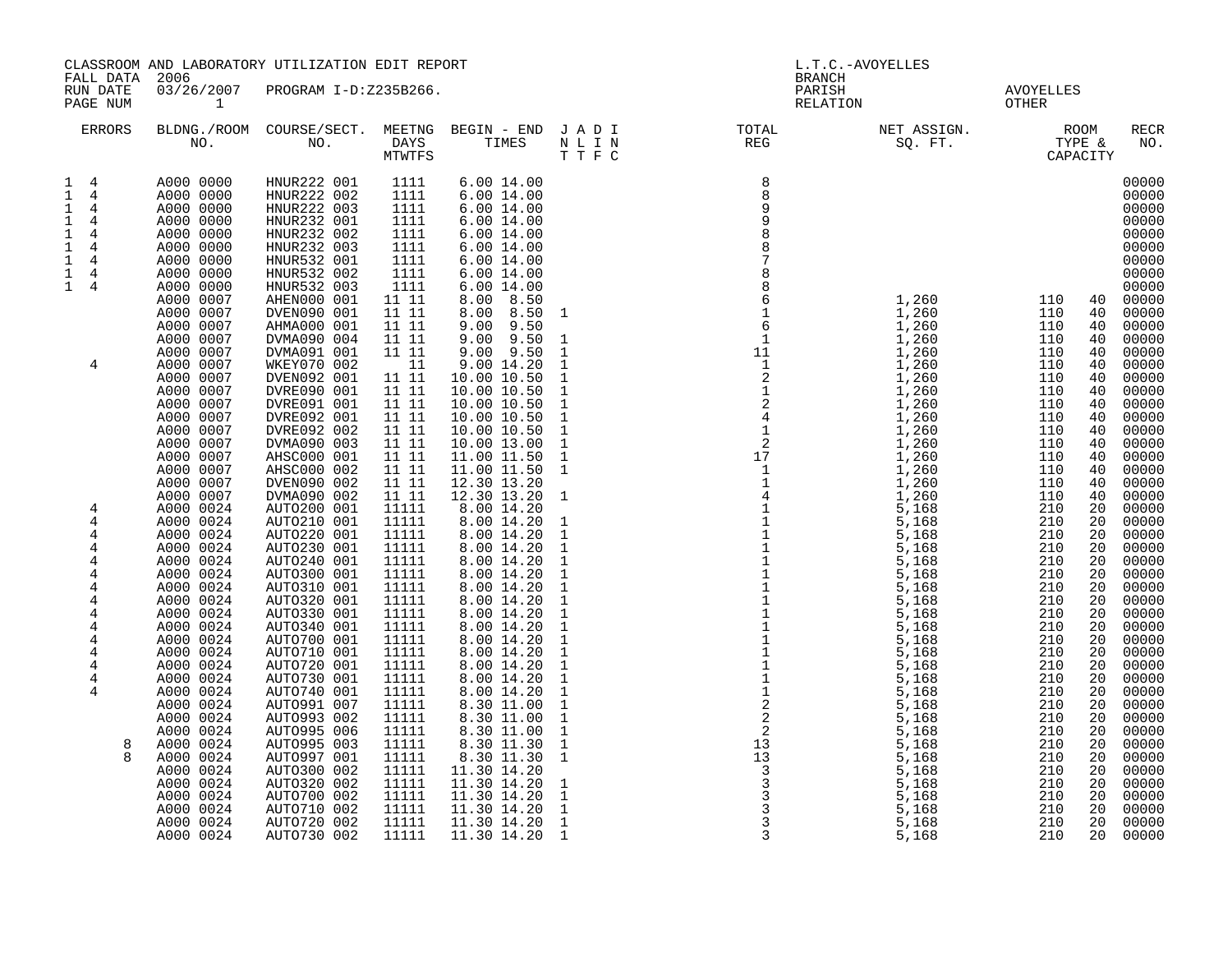| FALL DATA 2006                                                                                                                                                                                                                                                                                                                                                                                                                                                                                                                                                                                                                                                             |                                                                                                                                                                                                                                                                                                                                                                                                                                                                                                                                                                                                                                                           | CLASSROOM AND LABORATORY UTILIZATION EDIT REPORT                                                                                                                                                                                                                                                                                                                                                                                                                                                                                                                                                                                                                                                                                                                           |                                                                                                                                                                                                                                                                                                                                                                                                                  |                                                                                                                                                                                                                                                                                                                                                                                                                                                                                                                                                                                                                                                                                                                                                                                                                                        | <b>BRANCH</b>                                                                                                            | L.T.C.-AVOYELLES |                    |                                                                                                          |                                                                                                                                                                                                                                                                                                                                                                                                                                          |
|----------------------------------------------------------------------------------------------------------------------------------------------------------------------------------------------------------------------------------------------------------------------------------------------------------------------------------------------------------------------------------------------------------------------------------------------------------------------------------------------------------------------------------------------------------------------------------------------------------------------------------------------------------------------------|-----------------------------------------------------------------------------------------------------------------------------------------------------------------------------------------------------------------------------------------------------------------------------------------------------------------------------------------------------------------------------------------------------------------------------------------------------------------------------------------------------------------------------------------------------------------------------------------------------------------------------------------------------------|----------------------------------------------------------------------------------------------------------------------------------------------------------------------------------------------------------------------------------------------------------------------------------------------------------------------------------------------------------------------------------------------------------------------------------------------------------------------------------------------------------------------------------------------------------------------------------------------------------------------------------------------------------------------------------------------------------------------------------------------------------------------------|------------------------------------------------------------------------------------------------------------------------------------------------------------------------------------------------------------------------------------------------------------------------------------------------------------------------------------------------------------------------------------------------------------------|----------------------------------------------------------------------------------------------------------------------------------------------------------------------------------------------------------------------------------------------------------------------------------------------------------------------------------------------------------------------------------------------------------------------------------------------------------------------------------------------------------------------------------------------------------------------------------------------------------------------------------------------------------------------------------------------------------------------------------------------------------------------------------------------------------------------------------------|--------------------------------------------------------------------------------------------------------------------------|------------------|--------------------|----------------------------------------------------------------------------------------------------------|------------------------------------------------------------------------------------------------------------------------------------------------------------------------------------------------------------------------------------------------------------------------------------------------------------------------------------------------------------------------------------------------------------------------------------------|
| RUN DATE<br>PAGE NUM                                                                                                                                                                                                                                                                                                                                                                                                                                                                                                                                                                                                                                                       | 2                                                                                                                                                                                                                                                                                                                                                                                                                                                                                                                                                                                                                                                         | 03/26/2007 PROGRAM I-D:Z235B266.                                                                                                                                                                                                                                                                                                                                                                                                                                                                                                                                                                                                                                                                                                                                           |                                                                                                                                                                                                                                                                                                                                                                                                                  |                                                                                                                                                                                                                                                                                                                                                                                                                                                                                                                                                                                                                                                                                                                                                                                                                                        | PARISH<br>RELATION                                                                                                       |                  | AVOYELLES<br>OTHER |                                                                                                          |                                                                                                                                                                                                                                                                                                                                                                                                                                          |
| ERRORS                                                                                                                                                                                                                                                                                                                                                                                                                                                                                                                                                                                                                                                                     |                                                                                                                                                                                                                                                                                                                                                                                                                                                                                                                                                                                                                                                           |                                                                                                                                                                                                                                                                                                                                                                                                                                                                                                                                                                                                                                                                                                                                                                            |                                                                                                                                                                                                                                                                                                                                                                                                                  |                                                                                                                                                                                                                                                                                                                                                                                                                                                                                                                                                                                                                                                                                                                                                                                                                                        | BLDNG./ROOM COURSE/SECT. MEETNG BEGIN – END JADI TOTAL TOTAL NET ASSIGN. ROOM ROOM NO. DAYS TIMES NLIN REG SQ.FT. TYPE & |                  |                    |                                                                                                          | RECR<br>NO.                                                                                                                                                                                                                                                                                                                                                                                                                              |
| 8<br>8<br>1<br>$\mathbf{1}$<br>1<br>1<br>$\mathbf{1}$<br>1<br>1<br>$\mathbf 1$<br>$\mathbf{1}$<br>$\overline{4}$<br>$\mathbf{1}$<br>4<br>$\mathbf{1}$<br>1<br>$\mathbf 1$<br>$1\,$<br>$\mathbf 1$<br>1<br>$\mathbf{1}$<br>1 4<br>$\mathbf{1}$<br>$\overline{4}$<br>$\mathbf{1}$<br>- 4<br>$\mathbf 1$<br>$\overline{4}$<br>$\mathbf 1$<br>4<br>$\mathbf{1}$<br>4<br>$\mathbf 1$<br>$\overline{4}$<br>1<br>4<br>$\mathbf{1}$<br>4<br>$\mathbf 1$<br>$\overline{4}$<br>$\mathbf{1}$<br>4<br>$\mathbf{1}$<br>$\overline{4}$<br>$\mathbf{1}$<br>$\overline{4}$<br>4<br>4<br>4<br>$\overline{4}$<br>8<br>$\overline{4}$<br>8<br>$\overline{4}$<br>8<br>$\overline{4}$<br>8<br>4 | A000 0024<br>A000 0024<br>A000 0024<br>A000 0034<br>A000 0034<br>A000 0034<br>A000 0034<br>A000 0034<br>A000 0034<br>A000 0034<br>A000 0034<br>A000 0034<br>A000 0034<br>A000 0034<br>A000 0034<br>A000 0034<br>A000 0034<br>A000 0034<br>A000 0034<br>A000 0034<br>B000 0000<br>B000 0000<br>B000 0000<br>B000 0000<br>B000 0000<br>B000 0000<br>B000 0000<br>B000 0000<br>B000 0000<br>B000 0000<br>B000 0000<br>B000 0000<br>B000 0000<br>B000 0002<br>B000 0002<br>B000 0002<br>B000 0002<br>B000 0002<br>B000 0002<br>B000 0002<br>B000 0018<br>B000 0018<br>B000 0018<br>B000 0018<br>B000 0018<br>B000 0018<br>B000 0018<br>B000 0018<br>B000 0022 | AUTO740 002 11111<br>AUTO995 004<br>AUTO997 002<br>HNUR230 001<br>HNUR230 002<br>HNUR530 002<br>HNUR650 001<br>HNUR530 002<br>HNUR650 001<br>HNUR120 001<br>HNUR120 002<br>HNUR611 001<br>HNUR611 002<br>HNUR220 001<br>HNUR220 002<br>HNUR530 003<br>HNUR530 001<br>HNUR460 001<br>HNUR460 002<br>HNUR650 003<br>HNUR132 001<br>HNUR130 005<br>HNUR122 001<br>HNUR122 002<br>HNUR122 003<br>HNUR122 004<br>HNUR122 005<br>HNUR122 005<br>HNUR132 002<br>HNUR132 001<br>HNUR132 002<br>HNUR652 002<br>HNUR130 003<br>HNUR132 003<br>HNUR132 003<br>HNUR652 001<br>HNUR652 003<br>HNUR130 000<br>HNUR640 001<br>HNUR640 002<br>HCOR211 001 1<br>HCOR211 002 1<br>HCOR211 002 1<br>HCOR211 002 11<br>HCOR212 001<br>HCOR212 002<br>HCOR212 001<br>HCOR212 002<br>CPTR000 002 | 11111<br>11111<br>111<br>111<br>$\begin{bmatrix} 1 \\ 1 \\ 1 \\ 1 \\ 1 \\ 1 \end{bmatrix}$<br>11111<br>11111<br>11111<br>1111<br>111<br>111<br>$\begin{array}{c} 11 \\ 1 \end{array}$<br>11111<br>11111<br>11111<br>111<br>11<br>111<br>111<br>111<br>111<br>111<br>111<br>111<br>$\begin{array}{c} 1 \\ -1 \\ 1 \\ 1 \\ 11 \\ 111 \\ \end{array}$<br>1<br>1<br>$\begin{array}{c} 11 \\ 11 \end{array}$<br>11111 | 11.30 14.20 1<br>12.00 15.00 1<br>12.00 15.00 1<br>8.00 11.00<br>8.00 11.00<br>8.00 11.30<br>8.00 11.30<br>8.00 11.30<br>8.00 11.30<br>8.00 12.00<br>8.00 12.00<br>8.00 14.30<br>8.00 14.30<br>11.30 14.30<br>11.30 14.30<br>12.00 14.30<br>12.00 14.30<br>12.30 14.30<br>12.30 14.30<br>12.30 14.30<br>$6.00\;14.00$<br>8.00 14.30<br>6.00 14.00<br>6.00 14.00<br>6.00 14.00<br>6.0014.00<br>$6.00\;14.00$<br>6.00 14.00<br>6.00 14.00<br>$6.00\;14.00$<br>$6.00\;14.00$<br>$6.00\;14.00$<br>8.00 14.30<br>6.0014.00<br>$\begin{array}{rrrr} 111 & 0.00 & 14.00 \ 1 & 6.00 & 14.00 \ 1 & 6.00 & 14.00 \ 1 & 6.00 & 14.00 \ 11 & 8.00 & 14.30 \ 1 & 8.00 & 14.30 \ 1 & 8.00 & 14.30 \end{array}$<br>10.00 14.00<br>10.00 14.00<br>13.00 16.00<br>13.00 16.00<br>14.30 18.30<br>14.30 18.30<br>16.00 19.00<br>16.00 19.00<br>8.00 14.20 |                                                                                                                          |                  |                    | 20<br>20<br>20<br>20<br>20<br>20<br>20<br>20<br>20<br>18<br>18<br>18<br>18<br>18<br>18<br>18<br>18<br>30 | 00000<br>00000<br>00000<br>00000<br>00000<br>00000<br>00000<br>00000<br>00000<br>00000<br>00000<br>00000<br>00000<br>00000<br>00000<br>00000<br>00000<br>00000<br>00000<br>00000<br>00000<br>00000<br>00000<br>00000<br>00000<br>00000<br>00000<br>00000<br>00000<br>00000<br>00000<br>00000<br>00000<br>20 00000<br>00000<br>00000<br>00000<br>00000<br>00000<br>00000<br>00000<br>00000<br>00000<br>00000<br>$00000$<br>00000<br>00000 |
| 4<br>4                                                                                                                                                                                                                                                                                                                                                                                                                                                                                                                                                                                                                                                                     | B000 0022<br>B000 0022                                                                                                                                                                                                                                                                                                                                                                                                                                                                                                                                                                                                                                    | JOBS450 003<br>MATH000 001                                                                                                                                                                                                                                                                                                                                                                                                                                                                                                                                                                                                                                                                                                                                                 | 11111<br>11111                                                                                                                                                                                                                                                                                                                                                                                                   | 8.00 14.20<br>8.00 14.20                                                                                                                                                                                                                                                                                                                                                                                                                                                                                                                                                                                                                                                                                                                                                                                                               |                                                                                                                          |                  |                    | 30<br>30                                                                                                 | 00000<br>00000                                                                                                                                                                                                                                                                                                                                                                                                                           |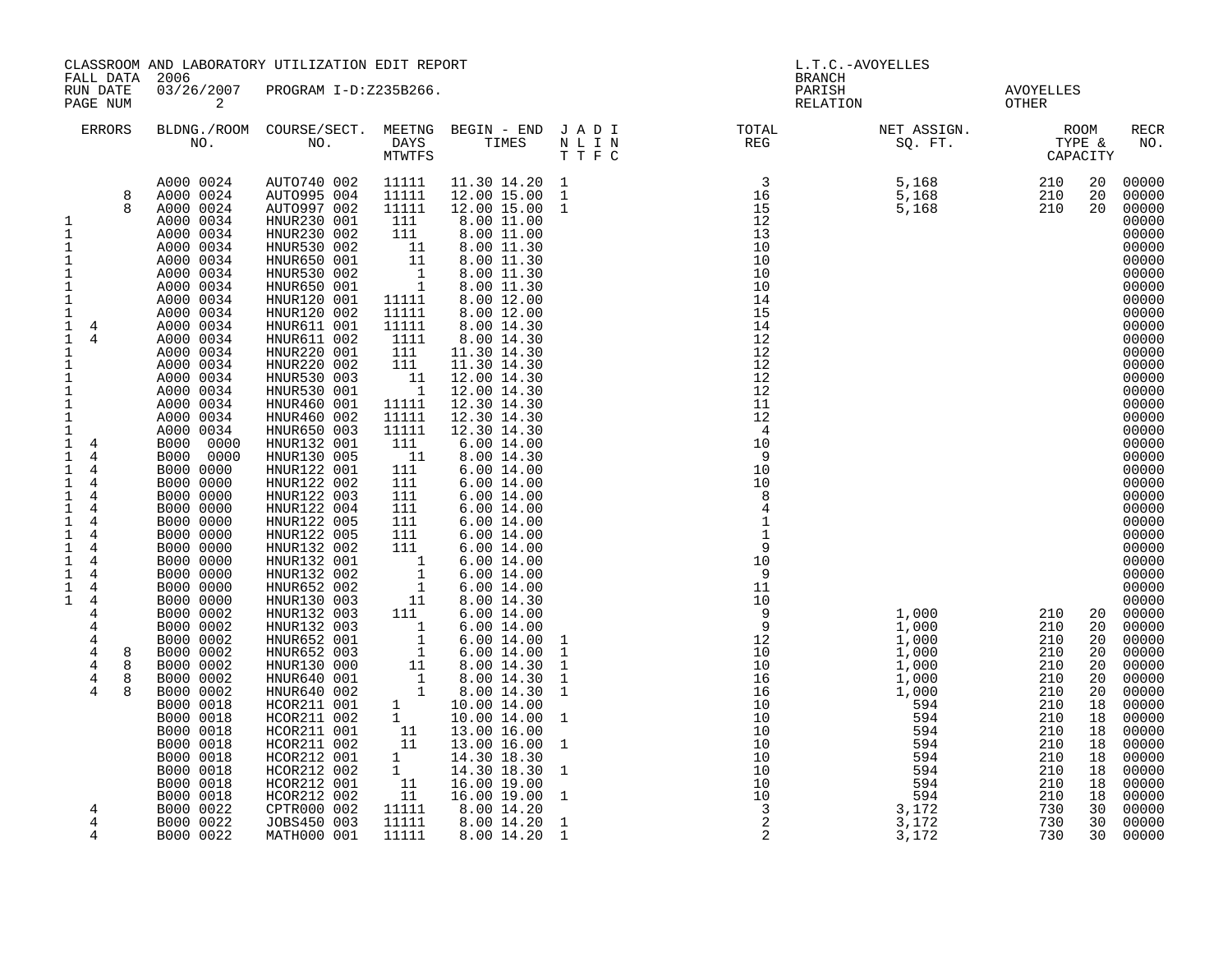| CLASSROOM AND LABORATORY UTILIZATION EDIT REPORT<br>FALL DATA<br>2006                                                                                                                                                                 |                                                                                                                                                                                                                                                                                                                                                                                                                                                                                                                                                     |                                                                                                                                                                                                                                                                                                                                                                                                                                                                                                                                                                                                                                           |                                                                                                                                                                                                                                                                                                                                                                                                                            |                                                                                                                                                                                                                                                                                                                                                                                                                                                                                                                                                                                             |                                                                                                                                                                                                                                                                                                                                                                                                                                                                                                                                                  | <b>BRANCH</b>                                                                                                                                                                                                                                                                                                                                                                                                             | L.T.C.-AVOYELLES                                                                                                                     |                                                                                                                            |                                                                                                                                                                                                                                                     |                                                                                                                                                                                                                                                                                                                                                                                         |
|---------------------------------------------------------------------------------------------------------------------------------------------------------------------------------------------------------------------------------------|-----------------------------------------------------------------------------------------------------------------------------------------------------------------------------------------------------------------------------------------------------------------------------------------------------------------------------------------------------------------------------------------------------------------------------------------------------------------------------------------------------------------------------------------------------|-------------------------------------------------------------------------------------------------------------------------------------------------------------------------------------------------------------------------------------------------------------------------------------------------------------------------------------------------------------------------------------------------------------------------------------------------------------------------------------------------------------------------------------------------------------------------------------------------------------------------------------------|----------------------------------------------------------------------------------------------------------------------------------------------------------------------------------------------------------------------------------------------------------------------------------------------------------------------------------------------------------------------------------------------------------------------------|---------------------------------------------------------------------------------------------------------------------------------------------------------------------------------------------------------------------------------------------------------------------------------------------------------------------------------------------------------------------------------------------------------------------------------------------------------------------------------------------------------------------------------------------------------------------------------------------|--------------------------------------------------------------------------------------------------------------------------------------------------------------------------------------------------------------------------------------------------------------------------------------------------------------------------------------------------------------------------------------------------------------------------------------------------------------------------------------------------------------------------------------------------|---------------------------------------------------------------------------------------------------------------------------------------------------------------------------------------------------------------------------------------------------------------------------------------------------------------------------------------------------------------------------------------------------------------------------|--------------------------------------------------------------------------------------------------------------------------------------|----------------------------------------------------------------------------------------------------------------------------|-----------------------------------------------------------------------------------------------------------------------------------------------------------------------------------------------------------------------------------------------------|-----------------------------------------------------------------------------------------------------------------------------------------------------------------------------------------------------------------------------------------------------------------------------------------------------------------------------------------------------------------------------------------|
| RUN DATE<br>PAGE NUM                                                                                                                                                                                                                  | 03/26/2007<br>$\overline{\phantom{a}}$ 3                                                                                                                                                                                                                                                                                                                                                                                                                                                                                                            | PROGRAM I-D:Z235B266.                                                                                                                                                                                                                                                                                                                                                                                                                                                                                                                                                                                                                     |                                                                                                                                                                                                                                                                                                                                                                                                                            |                                                                                                                                                                                                                                                                                                                                                                                                                                                                                                                                                                                             |                                                                                                                                                                                                                                                                                                                                                                                                                                                                                                                                                  | PARISH<br>RELATION                                                                                                                                                                                                                                                                                                                                                                                                        |                                                                                                                                      | AVOYELLES<br>OTHER                                                                                                         |                                                                                                                                                                                                                                                     |                                                                                                                                                                                                                                                                                                                                                                                         |
| <b>ERRORS</b>                                                                                                                                                                                                                         |                                                                                                                                                                                                                                                                                                                                                                                                                                                                                                                                                     |                                                                                                                                                                                                                                                                                                                                                                                                                                                                                                                                                                                                                                           | MTWTFS                                                                                                                                                                                                                                                                                                                                                                                                                     |                                                                                                                                                                                                                                                                                                                                                                                                                                                                                                                                                                                             | BLDNG./ROOM COURSE/SECT. MEETNG BEGIN – END J A D I TOTAL TOTAL NO. NO. DAYS TIMES N L I N REG<br>TTFC                                                                                                                                                                                                                                                                                                                                                                                                                                           |                                                                                                                                                                                                                                                                                                                                                                                                                           | NET ASSIGN.<br>SQ. FT.                                                                                                               | ROOM<br>TYPE &<br>CAPACITY                                                                                                 |                                                                                                                                                                                                                                                     | RECR<br>NO.                                                                                                                                                                                                                                                                                                                                                                             |
| 4<br>4<br>4<br>4<br>4<br>4<br>4<br>4<br>9<br>4<br>8<br>4<br>8<br>8<br>4<br>4<br>8<br>4<br>8<br>$\overline{4}$<br>8<br>4<br>8<br>4<br>8<br>4<br>8<br>4<br>8<br>4<br>8<br>4<br>8<br>4<br>8<br>4<br>8<br>8<br>4<br>4<br>4<br>8<br>8<br>8 | B000 0022<br>B000 0022<br>B000 0022<br>B000 0029<br>9 B000 0029<br>B000 0029<br>B000 0029<br>B000 0029<br>B000 0029<br>B000 0029<br>B000 0029<br>B000 0029<br>B000 0029<br>B000 0029<br>B000 0029<br>B000 0029<br>B000 0029<br>B000 0029<br>B000 0029<br>B000 0029<br>B000 0029<br>B000 0029<br>B000 0029<br>C000 0001<br>C000 0001<br>C000 0001<br>C000 0001<br>C000 0001<br>C000 0001<br>C000 0001<br>C000 0001<br>C000 0001<br>C000 0001<br>C000 0001<br>C000 0001<br>C000 0001<br>C000 0005<br>C000 0005<br>C000 0005<br>C000 0005<br>C000 0005 | WELD120 001 11111<br>WELD130 001<br>WELD140 001<br>WELD110 001<br>WELD110 001<br>WELD111 001<br>WELD210 001<br>WELD210 001<br>WELD220 001<br>WELD221 001<br>WELD222 001<br>WELD310 000<br>WELD310 001<br>WELD311 001<br>WELD410 001<br>WELD411 001<br>WELD412 001<br>WELD420 001<br>WELD510 001<br>WELD511 001<br>WELD512 001<br>WELD610 001<br>WELD991 001<br>JOBS450 004<br>CPTR000 000<br>CPTR000 004<br>MATH110 001<br>MATH110 002<br>CPTR000 003<br>JOBS450 004<br>MATH110 001<br>CPTR000 004<br>MATH110 002<br>CPTR000 003<br>MATH110 001<br>JOBS450 004<br>CPTR710 001<br>ETRN130 002<br>CPTR140 001<br>CPTR830 001<br>ETRN110 001 | 11111<br>11111<br>11111<br>11111<br>11111<br>11111<br>11111<br>11111<br>11111<br>11111<br>11111<br>11111<br>11111<br>11111<br>11111<br>11111<br>11111<br>11111<br>11111<br>11111<br>11111<br>11111<br>11<br>11<br>$\begin{array}{rr} & 1 & 1 \\ & 1 & 1 \end{array}$<br>11<br>1 1 1<br>1 1 1<br>111<br>111<br>111<br>1 1 1<br>111<br>11<br>1 1 1<br>111<br>$1\quad1$<br>$\begin{array}{rr} & 1 & 1 \\ & 1 & 1 \end{array}$ | 8.00 14.20<br>8.00 14.20<br>8.00 14.20<br>8.00 14.20<br>8.00 14.20<br>8.00 14.20<br>8.00 14.20<br>8.00 14.20<br>8.00 14.20<br>8.00 14.20<br>8.00 14.20<br>8.00 14.20<br>8.00 14.20<br>8.00 14.20<br>8.00 14.20<br>8.00 14.20<br>8.00 14.20<br>8.00 14.20<br>8.00 14.20<br>8.00 14.20<br>8.00 14.20<br>8.00 14.20<br>8.00 14.20<br>8.00 8.50<br>8.00 10.50<br>8.00 10.50<br>8.00 10.50<br>8.00 10.50<br>8.00 11.50<br>8.00 11.50<br>8.00 11.50<br>8.00 14.20<br>8.00 14.20<br>13.30 14.20<br>13.30 14.20<br>13.30 14.20<br>8.00 8.50<br>8.00 10.50<br>8.00 10.50<br>8.00 10.50<br>8.00 10.50 | $\mathbf{1}$<br>$\mathbf{1}$<br>$\mathbf{1}$<br>$\mathbf{1}$<br>$\mathbf{1}$<br>1<br>1<br>$\mathbf{1}$<br>$\mathbf{1}$<br>$\mathbf{1}$<br>$\mathbf{1}$<br>$\mathbf{1}$<br>$\mathbf{1}$<br>$\mathbf{1}$<br>$\mathbf{1}$<br>$\mathbf{1}$<br>$\mathbf{1}$<br>$\mathbf{1}$<br>$\mathbf{1}$<br>$\mathbf{1}$<br>1<br>$\mathbf{1}$<br>$\mathbf{1}$<br>$\mathbf{1}$<br>$\mathbf{1}$<br>$\mathbf{1}$<br>$\mathbf{1}$<br>$\mathbf{1}$<br>$\mathbf{1}$<br>$\mathbf{1}$<br>$\mathbf{1}$<br>$\mathbf{1}$<br>1<br>$\mathbf{1}$<br>$\mathbf{1}$<br>$\mathbf{1}$ | $\begin{array}{cccc} & & & & & & & \text{CAPP} & & & \\ 1 & 3\,,172 & 730 & & & & & \\ 5 & 3\,,172 & 730 & & & & & \\ 2 & 3\,,122 & 730 & & & & & \\ 3\,,120 & 210 & 210 & & & \\ 3\,,120 & 210 & 210 & & & \\ 4 & 3\,,120 & 210 & 210 & & \\ 2 & 3\,,120 & 210 & 210 & & \\ 3\,,120 & 210 & 210 & & & \\ 3\,,120 & 210 & 210 & & & \\ 4 &$<br>$\mathbf{1}$<br>$\mathbf{1}$<br>$\begin{array}{c} 1 \\ 1 \\ 1 \end{array}$ | 437<br>437<br>437<br>437<br>437<br>437<br>437<br>437<br>437<br>437<br>437<br>437<br>437<br>1,989<br>1,989<br>1,989<br>1,989<br>1,989 | 110<br>110<br>110<br>110<br>110<br>110<br>110<br>110<br>110<br>110<br>110<br>110<br>110<br>210<br>210<br>210<br>210<br>210 | 30<br>30<br>30<br>16<br>16<br>16<br>16<br>16<br>16<br>16<br>16<br>16<br>16<br>16<br>16<br>16<br>16<br>16<br>16<br>16<br>16<br>16<br>16<br>6<br>$6\overline{6}$<br>6<br>6<br>6<br>6<br>6<br>6<br>6<br>6<br>6<br>6<br>6<br>18<br>18<br>18<br>18<br>18 | 00000<br>00000<br>00000<br>00000<br>00000<br>$00000$<br>00000<br>00000<br>00000<br>00000<br>00000<br>00000<br>00000<br>$00000$<br>00000<br>00000<br>00000<br>00000<br>00000<br>00000<br>00000<br>00000<br>00000<br>00000<br>00000<br>00000<br>$00000$<br>00000<br>00000<br>00000<br>00000<br>00000<br>00000<br>00000<br>00000<br>00000<br>00000<br>00000<br>00000<br>$00000$<br>$00000$ |
| 9                                                                                                                                                                                                                                     | C000 0005<br>C000 0005<br>C000 0005<br>C000 0005<br>C000 0005<br>C000 0005<br>C000 0005<br>C000 0005<br>C000 0005<br>C000 0005                                                                                                                                                                                                                                                                                                                                                                                                                      | ETRN110 002<br>ETRN120 001<br>ETRN120 002<br>ETRN120 002<br>ETRN120 003<br>ETRN130 001<br>ETRN130 001<br>ETRN130 002<br>ETRN140 002<br>ETRN210 002                                                                                                                                                                                                                                                                                                                                                                                                                                                                                        | 11<br>11<br>$1\quad1$<br>$1\quad1$<br>1 1<br>11<br>11<br>1 1<br>11<br>11                                                                                                                                                                                                                                                                                                                                                   | 8.00 10.50<br>8.00 10.50<br>8.00 10.50<br>8.00 10.50<br>8.00 10.50<br>8.00 10.50<br>8.00 10.50<br>8.00 10.50<br>8.00 10.50<br>8.00 10.50                                                                                                                                                                                                                                                                                                                                                                                                                                                    | $\mathbf{1}$<br>$\mathbf{1}$<br>$\mathbf{1}$<br>$\mathbf{1}$<br>$\mathbf{1}$<br>$\mathbf 1$<br>$\mathbf{1}$<br>$\overline{1}$                                                                                                                                                                                                                                                                                                                                                                                                                    |                                                                                                                                                                                                                                                                                                                                                                                                                           | 1,989<br>1,989<br>1,989<br>1,989<br>1,989<br>1,989<br>1,989<br>1,989<br>1,989<br>1,989                                               | 210<br>210<br>210<br>$\frac{39}{989}$<br>$\frac{21}{210}$<br>$\frac{210}{210}$                                             | 18<br>18<br>18<br>18<br>18<br>18<br>18<br>18                                                                                                                                                                                                        | 00000<br>00000<br>00000<br>00000<br>18 00000<br>00000<br>00000<br>18 00000                                                                                                                                                                                                                                                                                                              |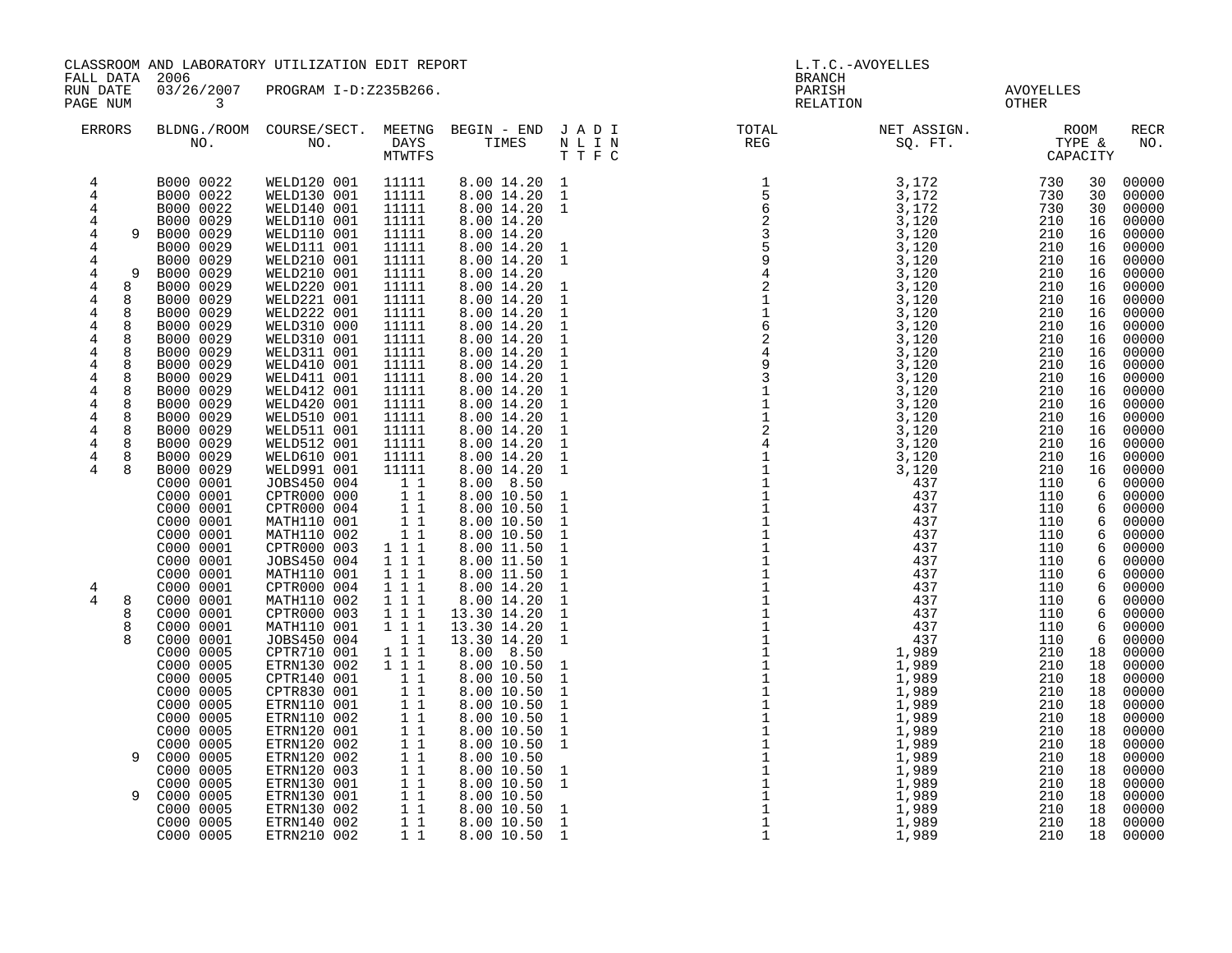| CLASSROOM AND LABORATORY UTILIZATION EDIT REPORT                                                                                                                                                     |                                                                                                                                                                                                                                                                                                                                                                                                                                                                                                                                                                             |                                                                                                                                                                                                                                                                                                                                                                                                                                                                                                                                                                                                                                                                   |                                                                                                                                                                                                                                                                                                                                                               | L.T.C.-AVOYELLES                                                                                                                                                                                                                                                                                                                                                                                                                                                                                                                                                                                                                             |                                                                                                                                                                                                                                                                                                                                                                                       |                                     |                        |                                                                                                                                                                                                                                                                                                                                                                                                                                                                                                                                                              |                                                                                                                                                                                                                                                                                                                                                                                                 |
|------------------------------------------------------------------------------------------------------------------------------------------------------------------------------------------------------|-----------------------------------------------------------------------------------------------------------------------------------------------------------------------------------------------------------------------------------------------------------------------------------------------------------------------------------------------------------------------------------------------------------------------------------------------------------------------------------------------------------------------------------------------------------------------------|-------------------------------------------------------------------------------------------------------------------------------------------------------------------------------------------------------------------------------------------------------------------------------------------------------------------------------------------------------------------------------------------------------------------------------------------------------------------------------------------------------------------------------------------------------------------------------------------------------------------------------------------------------------------|---------------------------------------------------------------------------------------------------------------------------------------------------------------------------------------------------------------------------------------------------------------------------------------------------------------------------------------------------------------|----------------------------------------------------------------------------------------------------------------------------------------------------------------------------------------------------------------------------------------------------------------------------------------------------------------------------------------------------------------------------------------------------------------------------------------------------------------------------------------------------------------------------------------------------------------------------------------------------------------------------------------------|---------------------------------------------------------------------------------------------------------------------------------------------------------------------------------------------------------------------------------------------------------------------------------------------------------------------------------------------------------------------------------------|-------------------------------------|------------------------|--------------------------------------------------------------------------------------------------------------------------------------------------------------------------------------------------------------------------------------------------------------------------------------------------------------------------------------------------------------------------------------------------------------------------------------------------------------------------------------------------------------------------------------------------------------|-------------------------------------------------------------------------------------------------------------------------------------------------------------------------------------------------------------------------------------------------------------------------------------------------------------------------------------------------------------------------------------------------|
| FALL DATA<br>RUN DATE<br>PAGE NUM                                                                                                                                                                    | 2006<br>03/26/2007<br>4                                                                                                                                                                                                                                                                                                                                                                                                                                                                                                                                                     | PROGRAM I-D:Z235B266.                                                                                                                                                                                                                                                                                                                                                                                                                                                                                                                                                                                                                                             |                                                                                                                                                                                                                                                                                                                                                               |                                                                                                                                                                                                                                                                                                                                                                                                                                                                                                                                                                                                                                              |                                                                                                                                                                                                                                                                                                                                                                                       | <b>BRANCH</b><br>PARISH<br>RELATION |                        | AVOYELLES<br>OTHER                                                                                                                                                                                                                                                                                                                                                                                                                                                                                                                                           |                                                                                                                                                                                                                                                                                                                                                                                                 |
| ERRORS                                                                                                                                                                                               | NO.                                                                                                                                                                                                                                                                                                                                                                                                                                                                                                                                                                         | BLDNG./ROOM COURSE/SECT.<br>NO.                                                                                                                                                                                                                                                                                                                                                                                                                                                                                                                                                                                                                                   | <b>MTWTFS</b>                                                                                                                                                                                                                                                                                                                                                 |                                                                                                                                                                                                                                                                                                                                                                                                                                                                                                                                                                                                                                              | MEETNG BEGIN – END J A D I UTOTAL PAYS TIMES N L I N<br>DAYS TIMES N L I N REG<br>TTFC                                                                                                                                                                                                                                                                                                |                                     | NET ASSIGN.<br>SQ. FT. | ROOM<br>TYPE &<br>CAPACITY                                                                                                                                                                                                                                                                                                                                                                                                                                                                                                                                   | <b>RECR</b><br>NO.                                                                                                                                                                                                                                                                                                                                                                              |
| 4<br>4<br>4<br>4<br>8<br>4<br>8<br>4<br>89<br>4<br>8<br>4<br>8<br>8<br>4<br>$\overline{4}$<br>8<br>4<br>8<br>8<br>4<br>4<br>8<br>4<br>8<br>$\overline{4}$<br>8<br>4<br>8<br>$\overline{4}$<br>8<br>8 | C000 0005<br>C000 0005<br>C000 0005<br>C000 0005<br>C000 0005<br>C000 0005<br>C000 0005<br>C000 0005<br>C000 0005<br>C000 0005<br>C000 0005<br>C000 0005<br>C000 0005<br>C000 0005<br>C000 0005<br>C000 0005<br>C000 0005<br>C000 0005<br>C000 0005<br>C000 0005<br>C000 0005<br>C000 0005<br>C000 0005<br>C000 0005<br>C000 0005<br>C000 0005<br>C000 0005<br>C000 0005<br>E000 0004<br>E000 0004<br>E000 0004<br>E000 0004<br>E000 0004<br>E000 0004<br>E000 0004<br>E000 0004<br>E000 0004<br>E000 0004<br>E000 0004<br>E000 0004<br>E000 0004<br>E000 0004<br>E000 0004 | ETRN220 001<br>IDEL620 001<br>IDEL720 001<br>IDEL720 002<br>IDEL720 003<br>IDEL993 001<br>ETRN120 001<br>ETRN120 001<br>ETRN130 001<br>CPTR140 001<br>CPTR830 001<br>ETRN110 001<br>ETRN120 001<br>ETRN120 002<br>ETRN120 002<br>ETRN120 003<br>ETRN130 001<br>ETRN140 002<br>ETRN210 002<br>ETRN220 001<br>IDEL620 001<br>IDEL720 001<br>IDEL720 002<br>IDEL720 003<br>IDEL993 001<br>ETRN110 002<br>CPTR710 001<br>ETRN130 001<br>KYBD110 001<br>KYBD210 001<br>KYBD310 001<br>KYBD110 001<br>KYBD210 001<br>KYBD310 001<br>ENGL030 001<br>ISYS450 001<br>ISYS550 001<br>CPTR000 006<br>OSYS250 001<br>ISYS450 001<br>ISYS550 001<br>OSYS100 001<br>OSYS530 001 | $1\quad1$<br>11<br>11<br>$1\quad1$<br>11<br>$1\quad1$<br>111<br>111<br>1 1 1<br>111<br>111<br>1 1 1<br>1 1 1<br>111<br>111<br>1 1 1<br>1 1 1<br>111<br>1 1 1<br>111<br>1 1 1<br>111<br>111<br>1 1 1<br>111<br>$1\quad1$<br>111<br>1 1 1<br>1 1 1<br>111<br>111<br>11<br>$1\quad1$<br>11<br>111<br>11<br>11<br>1 1 1<br>11<br>111<br>111<br>$1\quad1$<br>1 1 1 | 8.00 10.50 1<br>8.00 10.50<br>8.00 10.50<br>8.00 10.50<br>8.00 10.50<br>8.00 10.50<br>8.00 11.50<br>8.00 11.50<br>8.00 11.50<br>8.00 14.20<br>8.00 14.20<br>8.00 14.20<br>8.00 14.20<br>8.00 14.20<br>8.00 14.20<br>8.00 14.20<br>8.00 14.20<br>8.00 14.20<br>8.00 14.20<br>8.00 14.20<br>8.00 14.20<br>8.00 14.20<br>8.00 14.20<br>8.00 14.20<br>8.00 14.20<br>8.00 14.20<br>10.00 14.20<br>13.30 14.20<br>8.00<br>9.00<br>8.00<br>9.00<br>8.00<br>9.00<br>8.00<br>9.40<br>8.00<br>9.40<br>9.40<br>8.00<br>9.25 11.05<br>9.45 11.25<br>9.45 11.25<br>11.40 13.20<br>12.00 13.45<br>13.20 14.20<br>13.20 14.20<br>13.50 15.30<br>14.20 16.00 | $\mathbf{1}$<br>$\mathbf{1}$<br>$\mathbf{1}$<br>$\mathbf{1}$<br>1<br>$\mathbf{1}$<br>1<br>1<br>$\mathbf{1}$<br>$\mathbf{1}$<br>1<br>1<br>1<br>$\mathbf{1}$<br>1<br>$\mathbf{1}$<br>1<br>1<br>1<br>$\mathbf{1}$<br>$\mathbf{1}$<br>1<br>1<br>1<br>1<br>1<br>$\mathbf{1}$<br>1<br>1<br>$\mathbf{1}$<br>1<br>$\mathbf{1}$<br>1<br>1<br>$\mathbf{1}$<br>$\mathbf{1}$<br>1<br>$\mathbf{1}$ | 3                                   | 744<br>744             | 210<br>18<br>210<br>18<br>210<br>18<br>210<br>18<br>210<br>18<br>210<br>18<br>210<br>18<br>210<br>18<br>210<br>18<br>210<br>18<br>210<br>18<br>210<br>18<br>210<br>18<br>210<br>18<br>210<br>18<br>210<br>18<br>210<br>18<br>210<br>18<br>210<br>18<br>210<br>18<br>210<br>18<br>210<br>18<br>210<br>18<br>210<br>18<br>210<br>18<br>210<br>18<br>210<br>18<br>210<br>18<br>110 1000<br>110 1000<br>110 1000<br>110 1000<br>110 1000<br>110 1000<br>110 1000<br>110 1000<br>110 1000<br>110 1000<br>110 1000<br>110 1000<br>110 1000<br>110 1000<br>110 1000 | 00000<br>00000<br>00000<br>00000<br>00000<br>00000<br>00000<br>00000<br>00000<br>00000<br>00000<br>00000<br>00000<br>00000<br>00000<br>00000<br>00000<br>00000<br>00000<br>00000<br>00000<br>00000<br>00000<br>00000<br>00000<br>00000<br>00000<br>00000<br>00000<br>00000<br>00000<br>00000<br>00000<br>00000<br>00000<br>00000<br>00000<br>00000<br>00000<br>00000<br>00000<br>00000<br>00000 |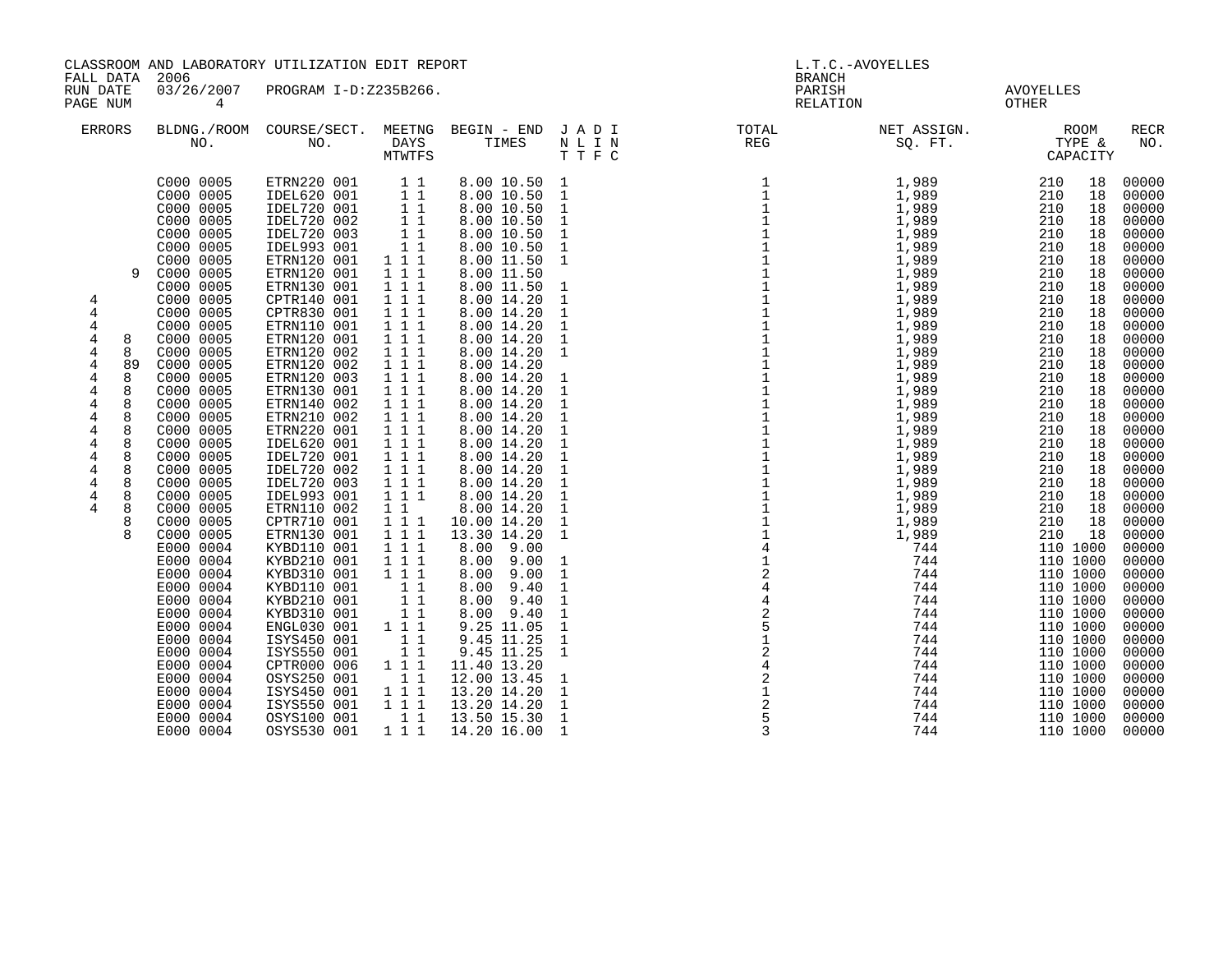## E R R O R P A G E L.T.C.-AVOYELLES

| 1 - CLASS AND LABORATORY UTILIZATION FILE DOES NOT MATCH WITH BLDGS AND ROOMS FILE.<br>ERROR<br>THE ROOM, BUILDING, AND CLASS FILES MUST ALL MATCH. IF THE ROOM NUMBER ON THE UTILIZATION IS CORRECT,<br>THE ROOM SHOULD TO BE ADDED TO THE ROOM FILE. | 39                |
|--------------------------------------------------------------------------------------------------------------------------------------------------------------------------------------------------------------------------------------------------------|-------------------|
| ERROR 2 - THERE SHOULD BE AT LEAST ONE ENTRY IN THE DAYS-OF-WEEK-COURSE-MEETS FIELD.                                                                                                                                                                   |                   |
| ERROR 3 - BEGIN-END-TIME FIELDS MUST BE BETWEEN 06.00 AND 23.00                                                                                                                                                                                        |                   |
| ERROR 4 - WARNING - CLASS TIME EXCEEDS 5 HOURS.                                                                                                                                                                                                        | 92                |
| 5 - ROOM TYPE INVALID FOR TEACHING CLASS, CLASSES CANNOT BE SCHEDULED IN ROOMS DESIGNATED AS CIRCULATION,<br>ERROR<br>CUSTODIAL OR MECHANICAL.                                                                                                         |                   |
| ERROR 7 - THE TOTAL REGISTRANTS FIELD MUST NOT BE BLANK OR ZEROS                                                                                                                                                                                       |                   |
| ERROR 8 - WARNING - EXCEEDS THE CAPACITY OF THE ROOM BY 50% (IF THIS IS A JOINT CLASS ITS REGISTRANTS ARE INCLUDED).<br>PLEASE CHECK THE CAPACITY OF THE ROOM AS IT APPEARS ON THE ROOM FILE.                                                          | 43                |
| ERROR 9 - UNLESS THERE IS A JOINT CLASS, ALTERNATE WEEKS OR INCONSISTENT MEETING TIMES, THERE SHOULD BE NO DUPLICATES.                                                                                                                                 | 6                 |
| TOTAL ERRORS (INCLUDING WARNINGS)                                                                                                                                                                                                                      | 180               |
| TOTAL NUMBER OF RECORDS READ<br>TOTAL NUMBER OF RECORDS ACCEPTED FOR SPACE UTILIZATION COMPUTATION<br>NUMBER OF JOINT-CLASS RECORDS<br>NUMBER OF ALTERATE WEEKS RECORDS<br>NUMBER OF DIFFERENT TIMES RECORDS<br>NUMBER OF INCONSISTENT RECORDS         | 196<br>151<br>134 |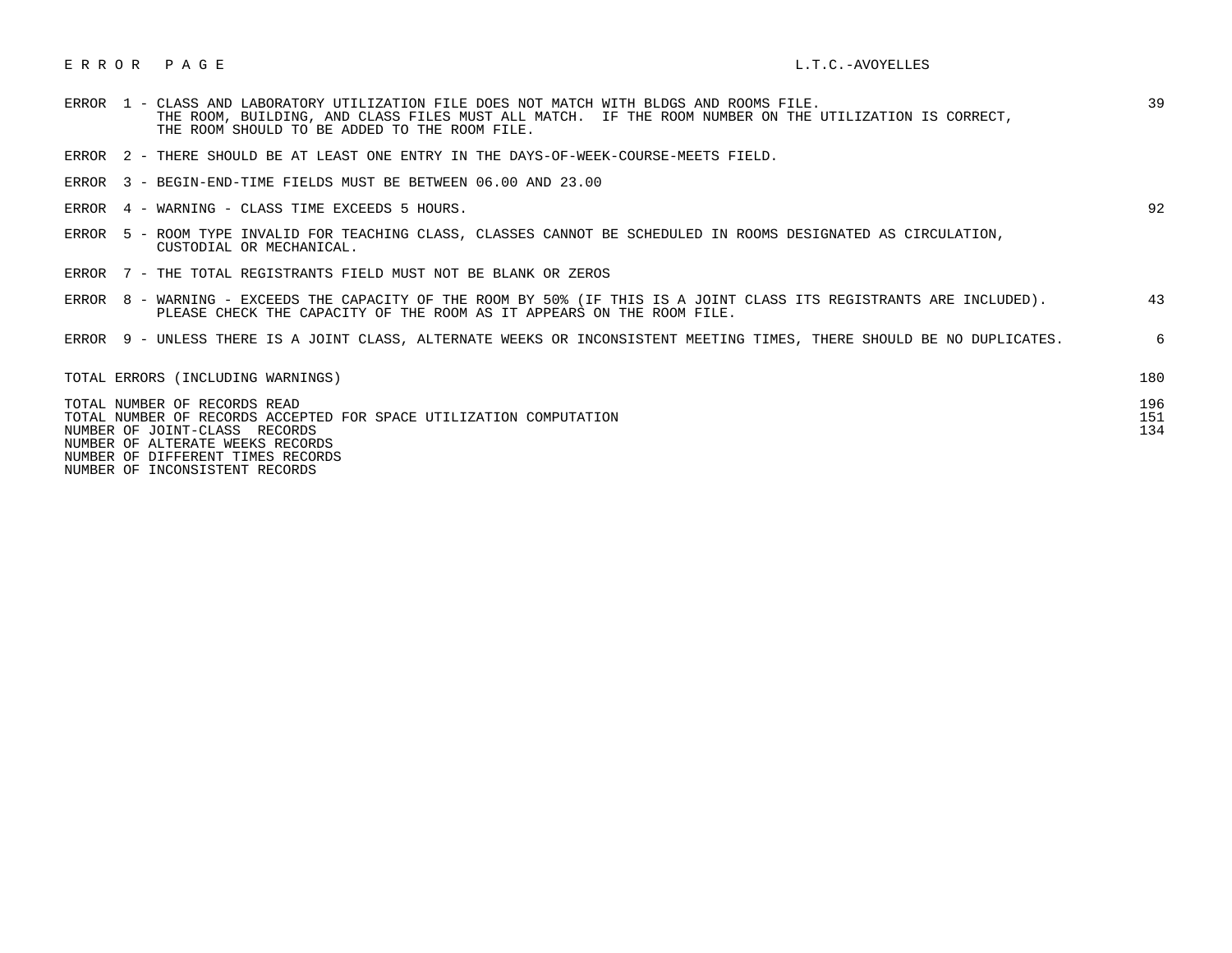|                                                                                      | DAY USE         | NIGHT USE       | TOTAL           |
|--------------------------------------------------------------------------------------|-----------------|-----------------|-----------------|
|                                                                                      | $(0600 - 1700)$ | $(1700 - 2300)$ | $(0600 - 2300)$ |
| *CLASSROOM FACILITIES                                                                |                 |                 |                 |
| TOTAL NUMBER OF ROOMS                                                                |                 |                 | 19              |
| TOTAL NUMBER OF STATIONS (CAPACITY)                                                  |                 |                 | 1532            |
| WEEKLY STUDENT CONTACT HOURS                                                         | 558             |                 | 558             |
| WEEKLY TOTAL OF ROOMS AVAILABLE - COUNTED IN HALF HOUR INCREMENTS                    | 1710            | 950             | 2660            |
| WEEKLY TOTAL OF ROOMS IN USE - COUNTED IN HALF HOUR INCREMENTS                       | 498             |                 | 498             |
| WEEKLY TOTAL OF STUDENT STATIONS AVAILABLE - COUNTED IN HALF HOUR INCREMENTS         | 137880          | 76600           | 214480          |
| WEEKLY TOTAL OF STATIONS AVAILABLE IN ROOMS IN USE - COUNTED IN HALF HOUR INCREMENTS | 129628          |                 | 129628          |
| WEEKLY TOTAL OF STATIONS IN USE - COUNTED IN HALF HOUR INCREMENTS                    | 1116            |                 | 1116            |
| PERCENT OF ROOMS IN USE TO ROOMS AVAILABLE                                           | 29.1            | $\cdot$ 0       | 18.7            |
| PERCENT OF STATIONS IN USE TO STATIONS AVAILABLE                                     | . 8             | . 0             | . 5             |
| PERCENT OF STATIONS IN USE TO STATIONS AVAILABLE IN OCCUPIED ROOMS                   | . 9             | $\cdot$ 0       | . 9             |
|                                                                                      |                 |                 |                 |
|                                                                                      | DAY USE         | NIGHT USE       | TOTAL           |
|                                                                                      | $(0600 - 1700)$ | $(1700 - 2300)$ | $(0600 - 2300)$ |
| <b>CLASSROOM</b>                                                                     |                 |                 |                 |
| TOTAL NUMBER OF ROOMS                                                                |                 |                 | 19              |
| TOTAL NUMBER OF STATIONS (CAPACITY)                                                  |                 |                 | 1532            |
| WEEKLY STUDENT CONTACT HOURS                                                         | 558             |                 | 558             |
| WEEKLY TOTAL OF ROOMS AVAILABLE - COUNTED IN HALF HOUR INCREMENTS                    | 1710            | 950             | 2660            |
| WEEKLY TOTAL OF ROOMS IN USE - COUNTED IN HALF HOUR INCREMENTS                       | 498             |                 | 498             |
| WEEKLY TOTAL OF STUDENT STATIONS AVAILABLE - COUNTED IN HALF HOUR INCREMENTS         | 137880          | 76600           | 214480          |
|                                                                                      |                 |                 |                 |
| WEEKLY TOTAL OF STATIONS AVAILABLE IN ROOMS IN USE - COUNTED IN HALF HOUR INCREMENTS | 129628          |                 | 129628          |
| WEEKLY TOTAL OF STATIONS IN USE - COUNTED IN HALF HOUR INCREMENTS                    | 1116            |                 | 1116            |
| PERCENT OF ROOMS IN USE TO ROOMS AVAILABLE                                           | 29.1            | $\cdot$ 0       | 18.7            |
| PERCENT OF STATIONS IN USE TO STATIONS AVAILABLE                                     | .8              | $\cdot$ 0       | . 5             |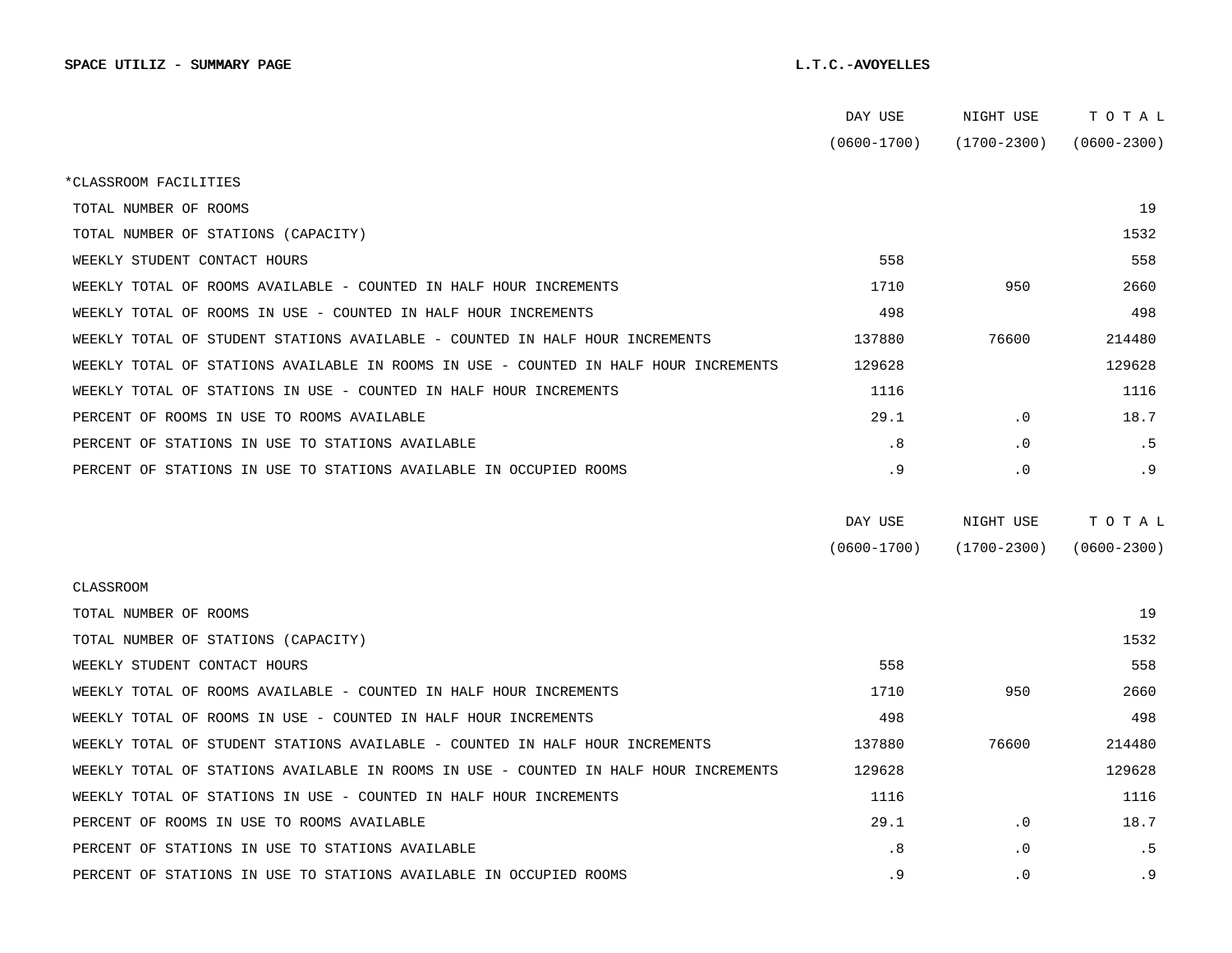|                                                                                      | DAY USE         | NIGHT USE       | TOTAL           |
|--------------------------------------------------------------------------------------|-----------------|-----------------|-----------------|
|                                                                                      | $(0600 - 1700)$ | $(1700 - 2300)$ | $(0600 - 2300)$ |
| *LABORATORY FACILITIES                                                               |                 |                 |                 |
| TOTAL NUMBER OF ROOMS                                                                |                 |                 | 17              |
| TOTAL NUMBER OF STATIONS (CAPACITY)                                                  |                 |                 | 387             |
| WEEKLY STUDENT CONTACT HOURS                                                         | 5182            |                 | 5182            |
| WEEKLY TOTAL OF ROOMS AVAILABLE - COUNTED IN HALF HOUR INCREMENTS                    | 1530            | 850             | 2380            |
| WEEKLY TOTAL OF ROOMS IN USE - COUNTED IN HALF HOUR INCREMENTS                       | 3698            |                 | 3698            |
| WEEKLY TOTAL OF STUDENT STATIONS AVAILABLE - COUNTED IN HALF HOUR INCREMENTS         | 34830           | 19350           | 54180           |
| WEEKLY TOTAL OF STATIONS AVAILABLE IN ROOMS IN USE - COUNTED IN HALF HOUR INCREMENTS | 67280           |                 | 67280           |
| WEEKLY TOTAL OF STATIONS IN USE - COUNTED IN HALF HOUR INCREMENTS                    | 10364           |                 | 10364           |
| PERCENT OF ROOMS IN USE TO ROOMS AVAILABLE                                           | 241.7           | .0              | 155.4           |
| PERCENT OF STATIONS IN USE TO STATIONS AVAILABLE                                     | 29.8            | $\cdot$ 0       | 19.1            |
| PERCENT OF STATIONS IN USE TO STATIONS AVAILABLE IN OCCUPIED ROOMS                   | 15.4            | $\cdot$ 0       | 15.4            |
|                                                                                      |                 |                 |                 |
|                                                                                      | DAY USE         | NIGHT USE       | TOTAL           |

| $(0600 - 1700)$ | $(1700 - 2300)$ | $(0600 - 2300)$ |
|-----------------|-----------------|-----------------|

| CLASS LABORATORY                                                                     |       |           |       |  |
|--------------------------------------------------------------------------------------|-------|-----------|-------|--|
| TOTAL NUMBER OF ROOMS                                                                |       |           | 17    |  |
| TOTAL NUMBER OF STATIONS (CAPACITY)                                                  |       |           | 387   |  |
| WEEKLY STUDENT CONTACT HOURS                                                         | 5182  |           | 5182  |  |
| WEEKLY TOTAL OF ROOMS AVAILABLE - COUNTED IN HALF HOUR INCREMENTS                    | 1530  | 850       | 2380  |  |
| WEEKLY TOTAL OF ROOMS IN USE - COUNTED IN HALF HOUR INCREMENTS                       | 3698  |           | 3698  |  |
| WEEKLY TOTAL OF STUDENT STATIONS AVAILABLE - COUNTED IN HALF HOUR INCREMENTS         | 34830 | 19350     | 54180 |  |
| WEEKLY TOTAL OF STATIONS AVAILABLE IN ROOMS IN USE - COUNTED IN HALF HOUR INCREMENTS | 67280 |           | 67280 |  |
| WEEKLY TOTAL OF STATIONS IN USE - COUNTED IN HALF HOUR INCREMENTS                    | 10364 |           | 10364 |  |
| PERCENT OF ROOMS IN USE TO ROOMS AVAILABLE                                           | 241.7 | $\cdot$ 0 | 155.4 |  |
| PERCENT OF STATIONS IN USE TO STATIONS AVAILABLE                                     | 29.8  | $\cdot$ 0 | 19.1  |  |
| PERCENT OF STATIONS IN USE TO STATIONS AVAILABLE IN OCCUPIED ROOMS                   | 15.4  | $\cdot$ 0 | 15.4  |  |
|                                                                                      |       |           |       |  |